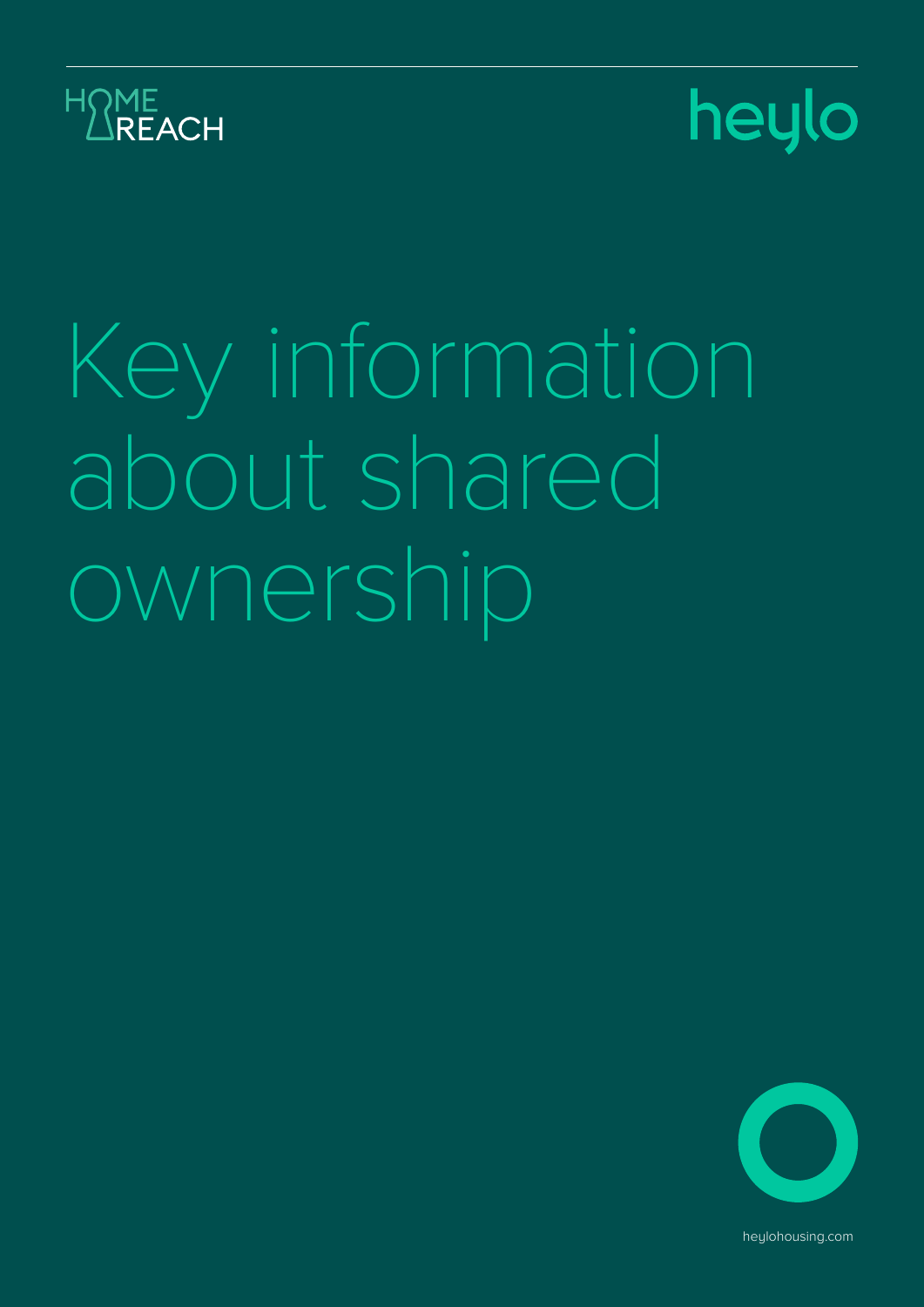### heylo

## Introduction

When you buy a home through shared ownership, you enter into a shared ownership lease. The lease is a legal agreement between you (the 'leaseholder') and the landlord. It sets out the rights and responsibilities of both parties.

Before committing to buy a shared ownership property, you should ensure you take independent legal and financial advice.

This key information document is to help you decide if shared ownership is right for you. You should read this document carefully so that you understand what you are buying, and then keep it safe for future reference.

It does not form part of the lease. You should carefully consider the information and the accompanying lease, and discuss any issues with your solicitor before signing the lease.

Failure to pay your rent or service charge or your mortgage could mean your house is at risk of repossession

Examples and figures provided in this key information document are correct at the time of issue but will change over time in accordance with changes in house prices and the terms of the shared ownership lease.

## Content

| Section 1.<br>How shared ownership works         | Page 3  |
|--------------------------------------------------|---------|
| Section 2.<br>Lease                              | Page 4  |
| Section 3.<br>Rent                               | Page 5  |
| Section 4.<br>Other costs                        | Page 6  |
| Section 5.<br>Maintaining and living in the home | Page 7  |
| Section 6.<br><b>Buying more shares</b>          | Page 9  |
| Section 7.<br>Selling your home                  | Page 10 |
| <b>Useful Information</b>                        | Page 11 |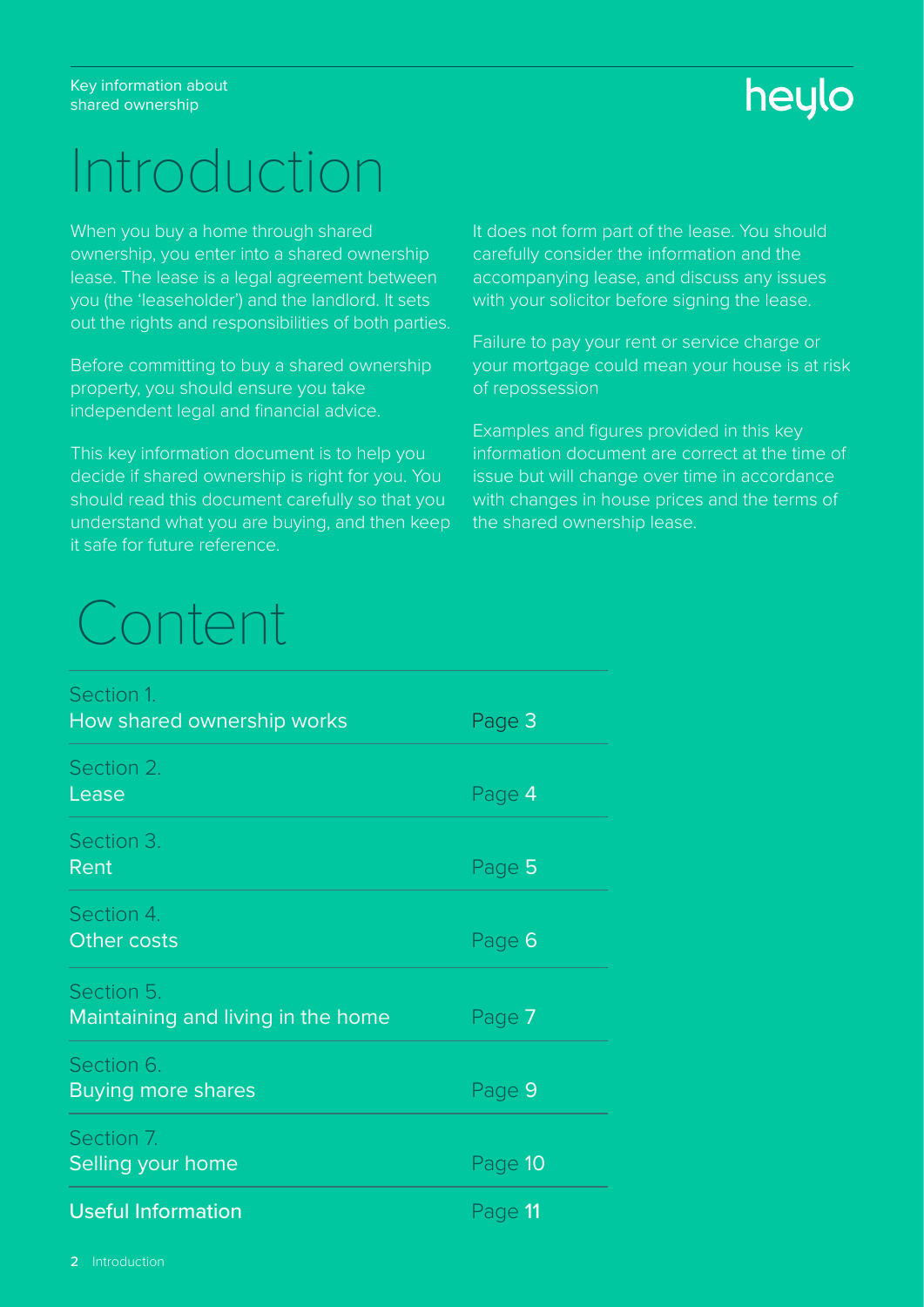### heylo

## 1. How shared ownership works

- 1.1 You pay for a percentage share of the market value of a home. You enter into a lease agreement with the landlord, and agree to pay rent to the landlord on the remaining share.
- 1.2 You can buy more shares in your home, which is known as 'staircasing'. This is covered in section 6, 'Buying more shares'.
- 1.3 When you buy more shares in your home, the rent you pay goes down in proportion to the landlord's remaining share.
- 1.4 You can rent out a room in the home at any time, but you must live there at the same time.
- 1.5 You cannot sublet (rent out) your entire home unless either:
	- You own a 100% share
	- You have your landlord's permission, which they will only give in exceptional circumstances
- 1.6 If you're a serving member of the armed forces, and you're required to serve away from the area where you live for a fixed period, you may sublet the entire home subject to the landlord's permission.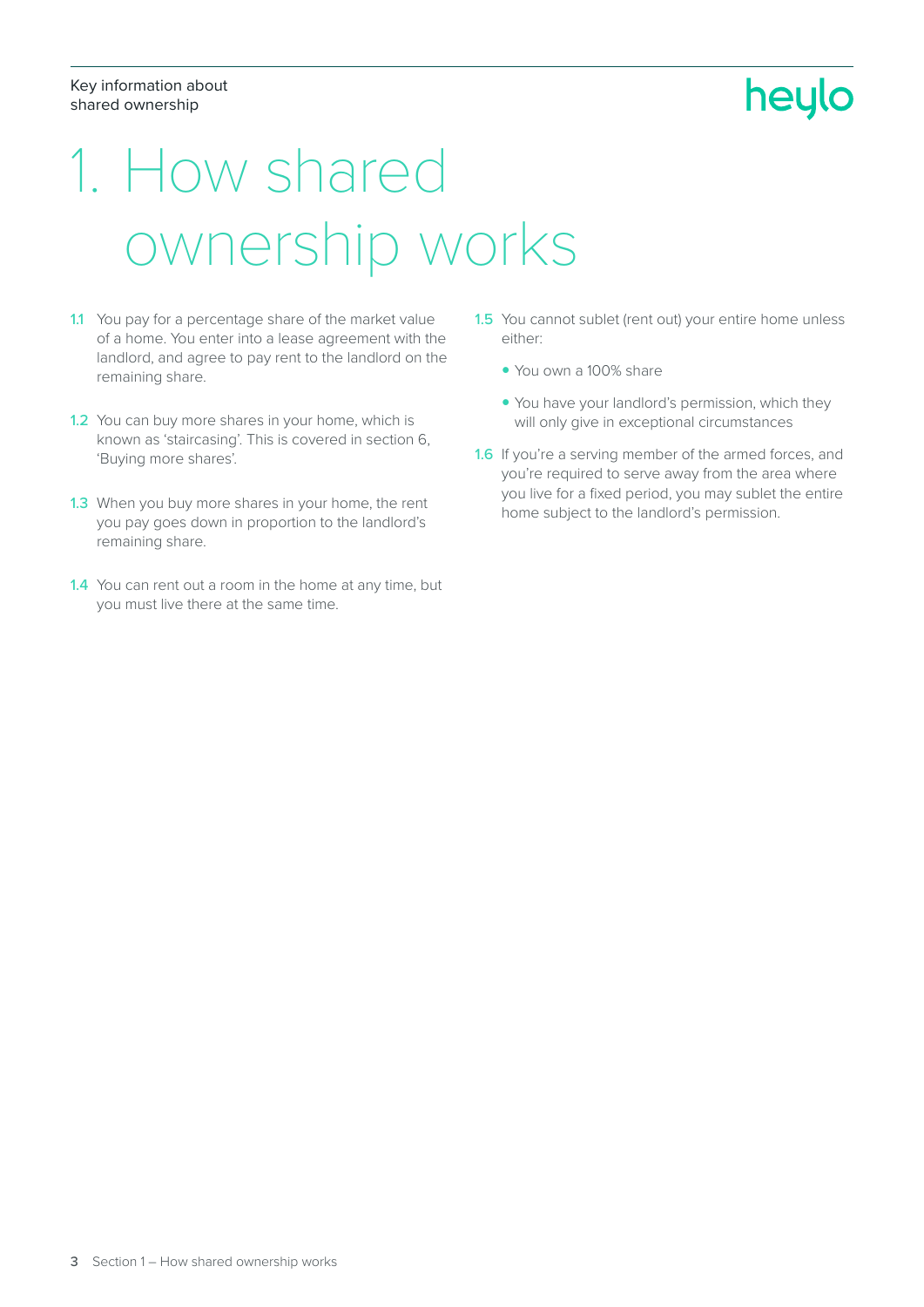### heylo

## 2.Lease

2.1 All shared ownership homes are sold as leasehold, even houses. This is because you only pay for part of the market value up front, and the landlord has an interest in the remaining share. If you reach 100% ownership, where possible, for most houses the freehold will transfer to you, and the shared ownership lease falls away. For most flats, the lease will remain in place, but the shared ownership obligations will fall away.

For more information, see the 'Maximum share you can own' section in the 'Key information about the home' document.

- 2.2 You are buying a long leasehold interest in the home but only paying for part of the market value. The length of the lease is stated in the 'Key information about the home' document.
- 2.3 Information included within your lease:
	- 2.3.1 A description of the home, including its boundaries.
	- 2.3.2 Your responsibilities as a leaseholder, such as repairs and maintenance, and your landlord's responsibilities, such as buildings insurance. For more information on repairs, see section 5, 'Maintaining and living in the home'.
	- 2.3.3 Details of any restrictions or obligations, such as decoration and alterations.
- 2.3.4 The lease start date.
- 2.3.5 The share that you have bought.
- 2.3.6 The amount of rent you must pay, together with any other amounts due under the lease.
- 2.3.7 How the landlord will review your rent.
- 2.3.8 The method by which you can buy additional shares to own more of your home in the future (staircasing).
- 2.3.9 The method by which you can move home, either by selling your share or selling the whole home.
- 2.4 As the lease is a legally binding contract, review it carefully with your solicitor. It's important that you make sure that you understand the lease before you sign it. Your solicitor will provide you with a copy of the lease.
- 2.5 You'll need to contact your landlord to confirm their lease extension policy.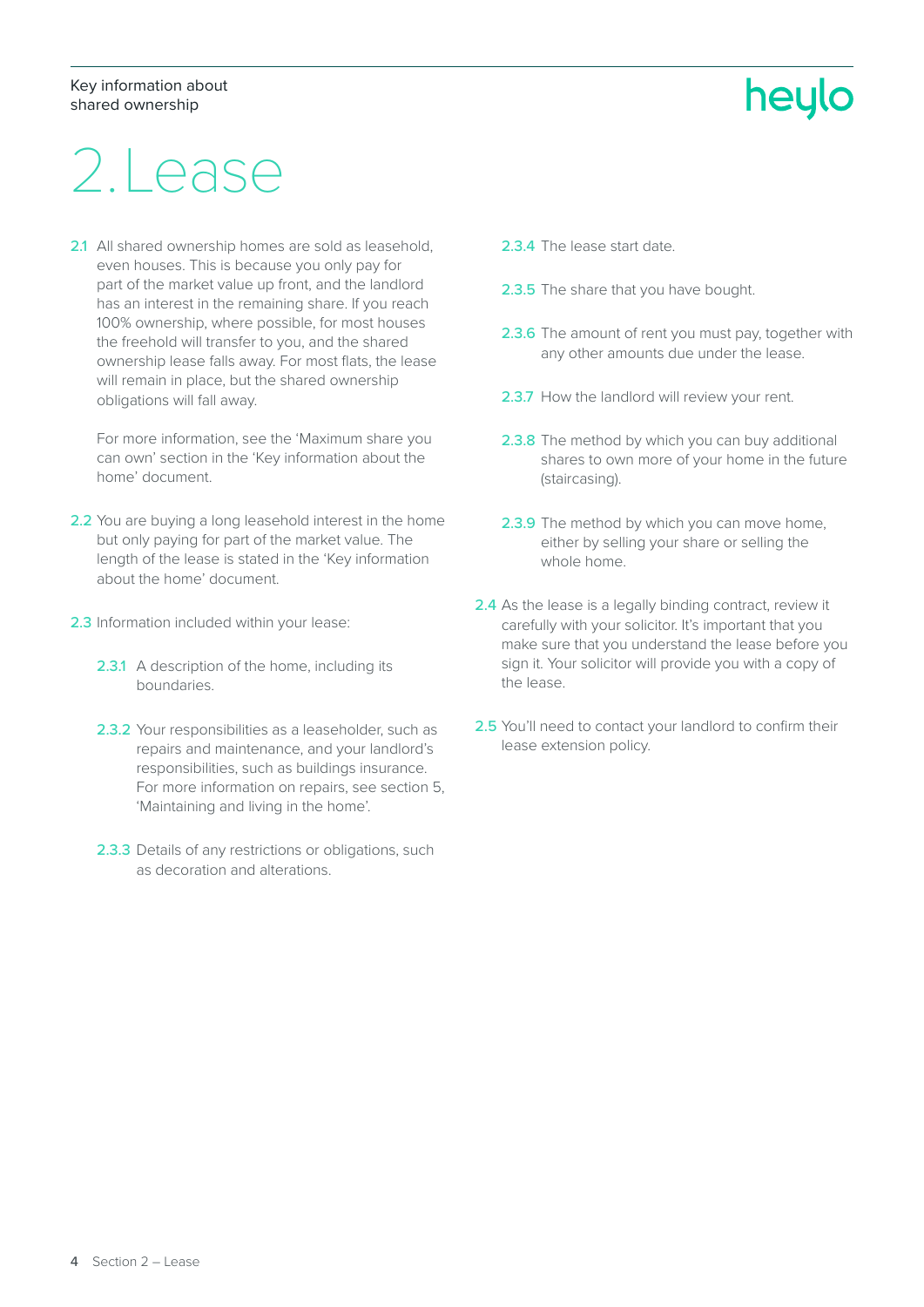### heylo

## 3.Rent

- 3.1 Under a shared ownership lease, you only pay for part of the market value up front, and you agree to pay rent on the remaining share to the landlord.
- 3.2 The total rent to pay in the first year is a percentage of the remaining share of the market value you did not pay for. This percentage is in the 'Key information about the home' document. If you buy more shares in your home, the rent will go down.
- 3.3 The landlord will review your rent periodically at the times set out in the lease. Typically, they review the rent every year.
- 3.4 Your rent may go up when it is reviewed. It will not go down.

The maximum amount your rent can go up by is the same as the percentage increase in the Retail Prices Index (RPI) for the previous 12 months plus 0.5%. This means that where the RPI increase for the 12 month period is 0% or negative, the most the rent can go up by is 0.5%.

This example shows how the rent might go up:

| Rent review date                       | 31 March 2021                          |
|----------------------------------------|----------------------------------------|
| Rent in March 2021                     | £500                                   |
| Percentage increase                    | 2%<br>$(1.5\%$ increase in RPI + 0.5%) |
| Rent to pay from<br>April 2021 onwards | £510                                   |

A worked example demonstrating how the rent is calculated at review is in Appendix 2 of the lease.

- 3.5 Your landlord may be entitled to terminate the lease if you:
	- do not pay the rent
	- do not observe and perform your obligations in the lease

The landlord will need a court order to terminate the lease. If the landlord terminates the lease, you may lose any equity in the home you had bought. You could also lose any deposit or monies you have contributed towards the purchase of your home.

If action is needed for non-payment of rent or breach of another obligation in the lease, the landlord will be obliged to make your mortgage lender aware of this. The mortgage lender may take their own action as they feel is appropriate.

- 3.6 When you complete (the day you buy your home), you will need to pay these costs for the rest of the month and possibly for the following month:
	- $\bullet$  rent
	- service charge (where applicable)
	- estate charge (where applicable)
	- buildings insurance
	- reserve fund (also known as 'sinking fund') payment (where applicable)
	- management fee (where applicable)

Remember to plan for these amounts when you work out how much money you need for completion. You will receive a completion statement that explains what you need to do. Your solicitor will go through it with you.

For more information on what these costs are for, see 'Your monthly payments to the landlord' in the 'Summary of costs' document.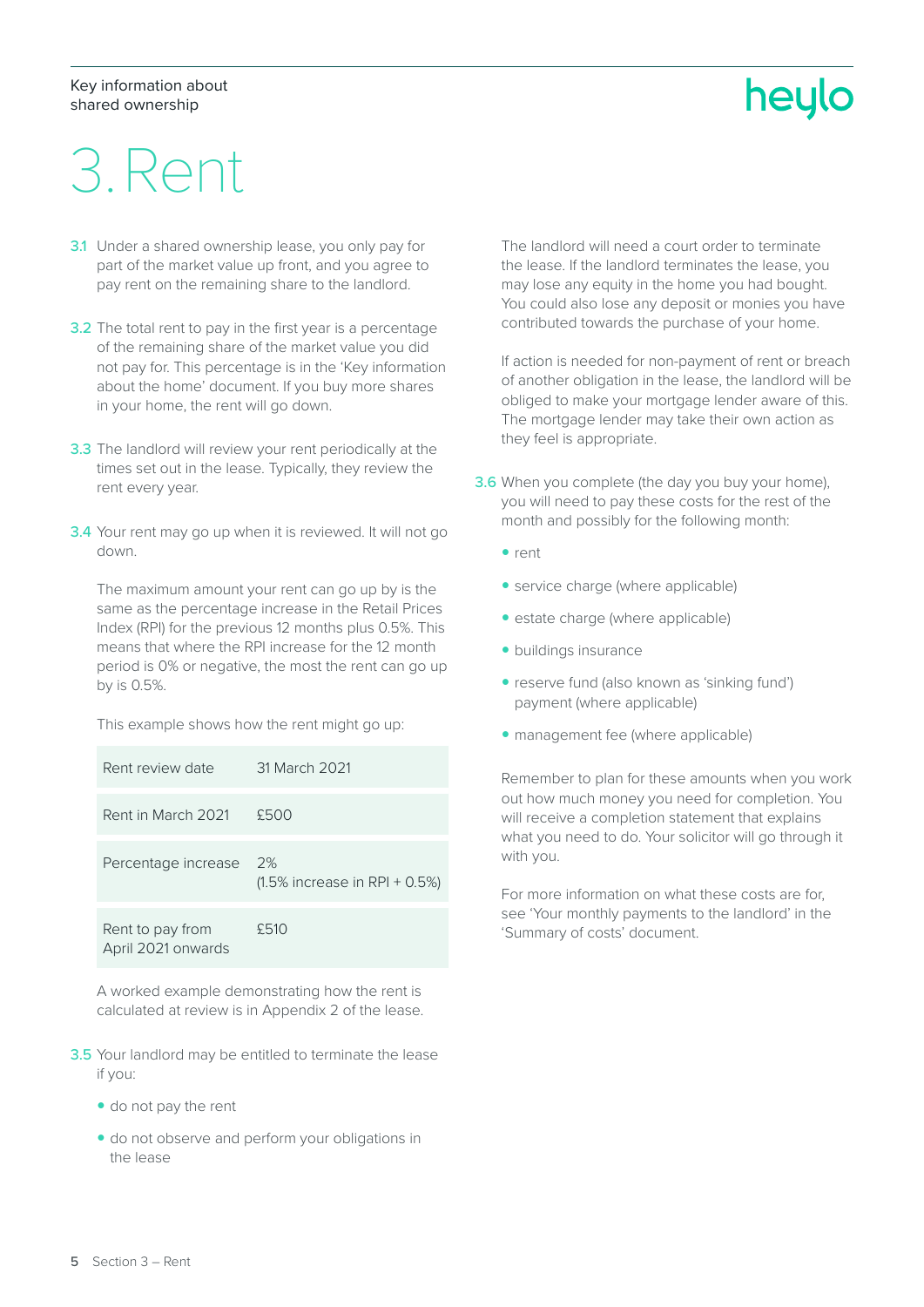### heylo

## 4.Other costs

- 4.1 You'll need to make monthly payments to the landlord for the:
	- rent
	- service charge (where applicable)
	- estate charge (where applicable)
	- buildings insurance
	- reserve fund (also known as 'sinking fund') payment (where applicable)
	- management fee (where applicable)

There is more information on the GOV.UK website about [service charges and other expenses.](https://www.gov.uk/leasehold-property/service-charges-and-other-expenses)

- 4.2 You'll need to budget for your other monthly costs, which may include:
	- mortgage repayment
	- $\bullet$  contents insurance
	- Council Tax
	- gas and electricity
	- $\bullet$  water
- 4.3 You may need to pay a reservation fee to secure your home. When you pay the fee, no one else will be able to reserve the home. Your landlord may have a policy on how long they will reserve a property before exchange of contracts. See the 'Reservation fee' section in the 'Key information about the home' document.

If you go ahead and buy the home, the fee will be taken off the final amount you pay on completion.

- 4.4 You'll need to pay a deposit towards your purchase:
	- check with your solicitor when you need to pay the deposit
	- check with your mortgage adviser when your first mortgage payment is due after completion
- 4.5 You'll need to pay for your contents insurance. You'll need to arrange this yourself before completion.
- 4.6 The landlord is responsible for the buildings insurance while you are a shared owner. This applies

to both houses and flats.

If you reach 100% ownership and remain a leaseholder, you'll continue to pay the landlord for buildings insurance.

If you reach 100% ownership and become the freeholder, you'll need to arrange buildings insurance yourself.

To find out which of these apply, see the 'Maximum share you can own' section in the 'Key information about the home' document.

- 4.7 You'll need to pay your own solicitors' fees and any associated purchase costs. You can expect to pay fees including:
	- legal services fee
	- $\bullet$  search costs
	- banking charges
	- Land Registry fee
	- document pack fee
	- management agent consent fee subject to development and terms of the management company
	- Solicitors' fees can vary. Your solicitor should confirm what the fees cover and the cost when you instruct them to act on your behalf.
- 4.8 You may have to pay Stamp Duty Land Tax (SDLT) depending on your circumstances and the home's market value. Discuss this with your solicitor. There is more guidance on the GOV.UK website:
	- [Stamp Duty Land Tax and shared ownership property](https://www.gov.uk/guidance/sdlt-shared-ownership-property)
	- [Calculate Stamp Duty Land Tax \(SDLT\)](https://www.tax.service.gov.uk/calculate-stamp-duty-land-tax/#/intro)
- 4.9 Remember to plan for these amounts when you work out how much money you need for completion. You will receive the following documents from your solicitor:
	- an initial quote for the costs involved
	- a completion statement after exchange of contracts, which describes the actual costs

Your solicitor will go through these documents with you.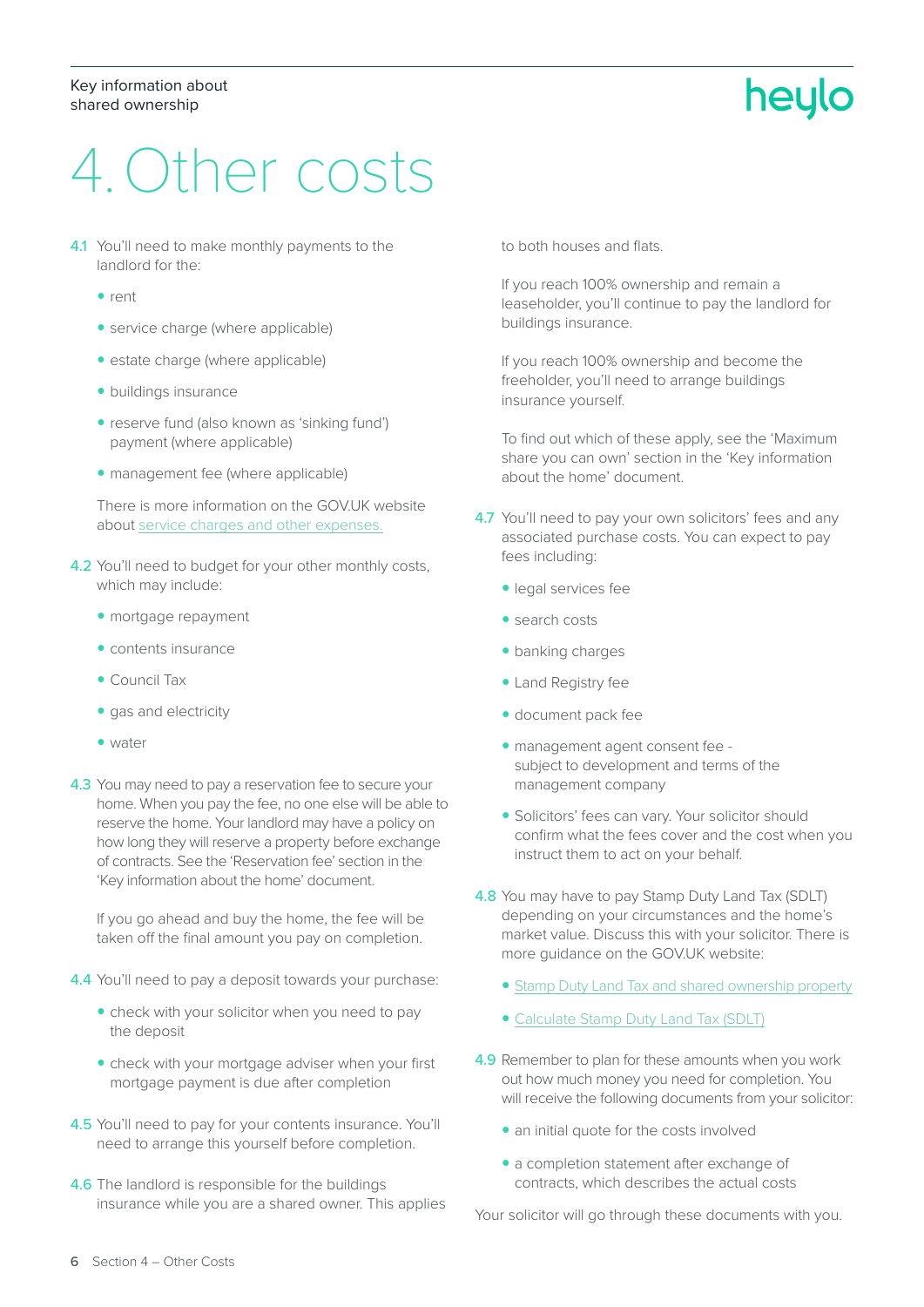### heylo

## 5.Maintaining and living in the home

This section describes the responsibilities for repairs and maintenance and who pays the costs.

- **5.1** As the leaseholder, you are responsible for keeping the home in good condition.
- 5.2 You are responsible for the cost of repairs and maintenance of the home.

For information on help from the landlord with the cost of essential repairs in the first 10 years of the lease, see section 5.8, 'Initial repair period'.

- **5.3** The landlord is not responsible for carrying out refurbishment or decorations. For example, replacing kitchens or bathrooms.
- **5.4** You are responsible for arranging and paying for a boiler service every year. The service must be carried out by an engineer on the [Gas Safe Register.](https://www.gassaferegister.co.uk/)

#### 5.5 Decoration and home improvements

- 5.5.1 You can paint, decorate and refurbish the home as you wish. For new-build homes, it's better to not decorate for the first year though. This gives building materials like timber and plaster time to dry out and settle.
- 5.5.2 If you want to make any structural changes to your home, check with your landlord first to see if you need permission.
- 5.5.3 You'll need to check with your landlord what counts as a home improvement and get permission before you carry out these works.
- 5.5.4 Home improvements may increase or decrease the market value of your home. How this affects you is covered in more detail in section 6, 'Buying more shares'.

#### 5.6 Responsibilities for maintaining the building

- 5.6.1 For new-build homes, the building warranty will cover the cost of structural repairs (typically for the first 10 or 12 years). You'll need to check with the landlord who the building warranty provider is.
- 5.6.2 For flats, outside of the initial repair period (see section 5.8), the building owner (typically the landlord) will arrange external and structural repairs required. The cost will be divided between you and the other flat owners in the building, if the reserve fund does not cover the cost. Check with your solicitor to confirm what is in your lease.
- 5.6.3 If you buy a home through a shared ownership resale, any remaining period on the building warranty will transfer to you.
- 5.6.4 The service charge covers the items described in the 'Summary of costs' document. During the initial repair period, the landlord cannot use the service charge to cover external and structural repairs. After the initial repair period, the landlord will use the service charge to pay for the costs, unless they are covered by the repairs reserve fund.

#### 5.7 Repairs reserve fund

- **5.7.1** If there is a reserve fund (also known as 'sinking fund'), you will need to pay into the fund. The fund covers major works, like replacing the roof. There are rules about how landlords must manage these funds. You will not usually be able to get back any money you pay into them. For example, if you move home.
- 5.7.2 Repairs which are the landlord's responsibility during the initial repair period will not be paid for using the reserve fund.
- 5.7.3 Refer to your 'Summary of costs' document to check if there is a reserve fund payment.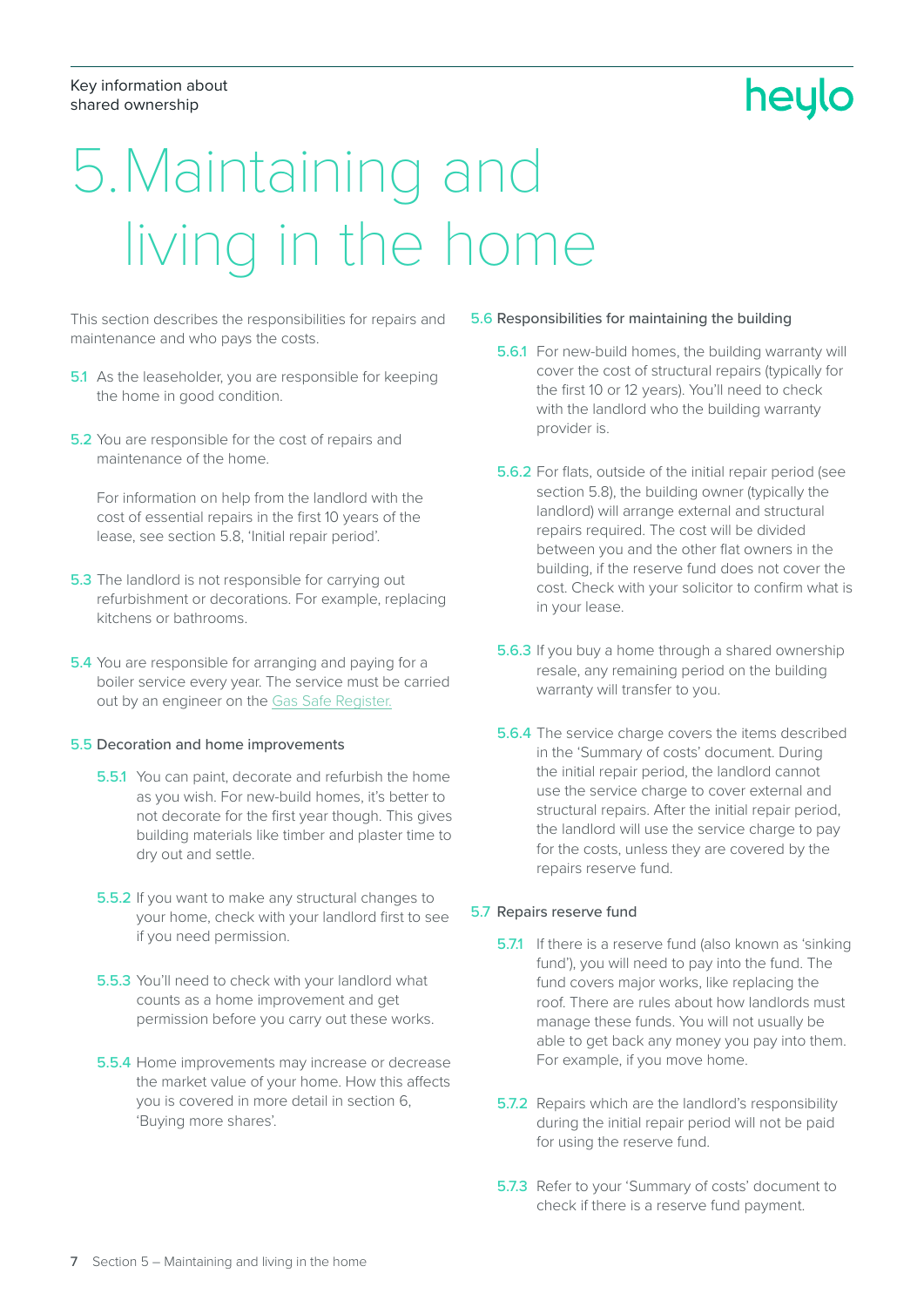### heylo

### 5.8 Initial repair period

- 5.8.1 There is a 10 year 'initial repair period' starting from the lease start date which applies while you own less than a 100% share in the home.
- 5.8.2 Any work that is covered by a warranty or guarantee must be claimed through the policy by the policyholder.
- 5.8.3 Repairs which are the landlord's responsibility during the initial repair period will not be recharged through the service charge.

### 5.8.4 External and structural repairs

- 5.8.4.1 In the initial repair period, the landlord is responsible for the cost of essential repairs to:
	- the external fabric of the building
	- $\bullet$  structural repairs to walls, floors, ceiling and stairs inside the home
- 5.8.4.2 These are limited to repairs not covered by the building warranty or any other guarantee. You must notify the landlord that the repair is required.

#### 5.8.5 General repairs and maintenance

- 5.8.5.1 In the initial repair period, you'll be able to claim costs up to £500 a year from your landlord to help with essential repairs or replacement (if faulty) of:
	- $\bullet$  installations in the home for the supply of water, gas and electricity (including basins, sinks, baths and sanitary devices but not other fixtures, fittings and appliances for making use of the supply of water, gas or electricity such as ovens or washing machines), pipes and drainage
	- installations in the home for space heating and water heating
- 5.8.5.2 The amount you can claim each year and the number of years remaining in the initial repair period is in the 'Key information about the home' document.
- 5.8.5.3 Repairs and maintenance costs over the allowance amount stated in the 'Key information about the home' document, or after the initial repair period ends, are your responsibility.

5.8.5.4 If you do not claim the full repairs allowance in one year, a maximum of one year's allowance will roll over to the following year. The following example shows how the repairs allowance works if you claim in years 2 and 3.

| Year          | <b>Repairs</b><br>allowance | Allowance<br>claimed for<br>repairs | Roll over to<br>next year |
|---------------|-----------------------------|-------------------------------------|---------------------------|
|               | £500                        | £Ο                                  | £500                      |
| $\mathcal{L}$ | £1,000<br>$(£500 + £500)$   | £750                                | £250                      |
| З             | £750<br>$(£500 + £250)$     | $\bigcirc$                          | £500                      |

#### 5.8.6 Claiming the repairs allowance

- 5.8.6.1 Contact your landlord to claim the repairs allowance. The landlord is responsible for deciding whether repairs are essential. They have the right to inspect the home when making this decision.
- 5.8.6.2 When you claim for the cost of essential repairs, the landlord will approve or reject claims in a fair and consistent manner. If the landlord declines a claim, they must:
	- tell you why in writing within 7 days of receiving your information supporting the claim
	- advise you of your right to dispute the decision
	- set out the complaints handling process
- 5.8.6.3 To carry out repairs that your landlord agrees are essential, you must use a Trustmark approved tradesperson or professionals approved by your landlord. [Find a local tradesperson on](https://www.trustmark.org.uk/)  [the Trustmark website.](https://www.trustmark.org.uk/)
- 5.8.6.4 The repairs allowance will transfer to a new owner if you sell the home. However, if the new owner buys a 100% share, the repairs allowance will not transfer to them.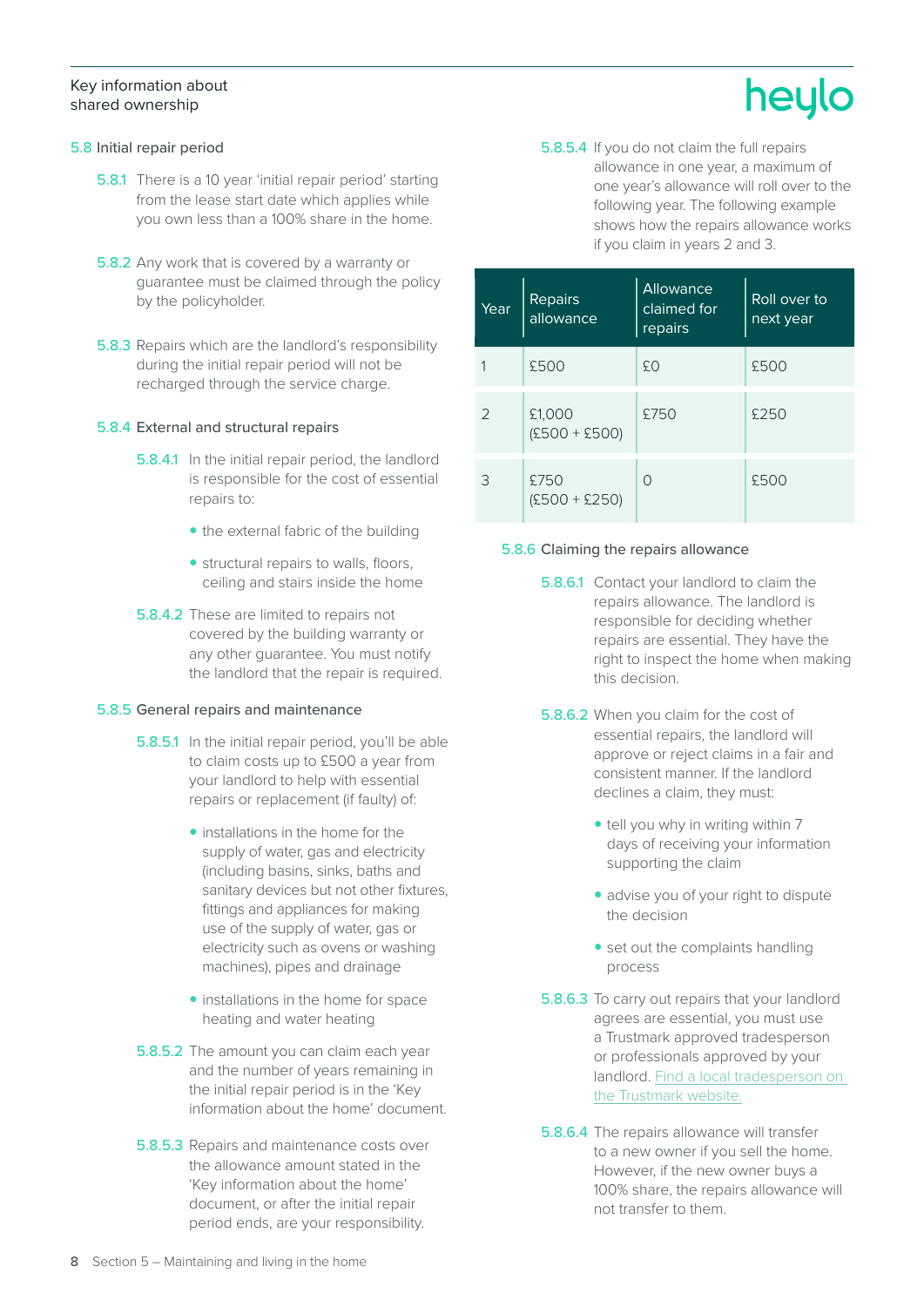### heylo

## 6.Buying more shares

- 6.1 You can buy more shares in your home. This is known as 'staircasing'.
- 6.2 If you buy more shares in your home, the rent will go down.
- 6.3 Where you require legal advice when buying more shares, you are responsible for paying your own legal fees. Your mortgage lender will require you to instruct a solicitor if you are borrowing money to fund any purchase of additional shares. The landlord is responsible for paying their own legal fees related to share purchase transactions.

### 6.4 Buying shares of 5% or more

- 6.4.1 You can buy additional shares of 5% or more at any time.
- 6.4.2 You'll need to know your home's market value. You'll need to pay for a valuation by a surveyor who is registered with the Royal Institution of Chartered Surveyors (RICS). The responsibility for who arranges the valuation (you or the landlord) is in the 'Home valuation' section of the 'Summary of costs' document. [You can find](https://www.ricsfirms.com/residential/)  [a registered surveyor on the RICS website.](https://www.ricsfirms.com/residential/)
- 6.4.3 The landlord may charge an administration fee each time you buy a share of 5% or more. The fee is stated in the 'Summary of costs' document.
- 6.4.4 You will need to have your landlord's permission to make home improvements.
- 6.4.5 If you have made home improvements, then your home valuation must show two amounts:
- the current market value this is the home's value including any increase because of home improvements
- the unimproved value this is the home's value ignoring the value added by any home improvements carried out
- 6.4.6 the price of additional shares of 5% or more is based on the unimproved value.

### 6.5 Buying shares of 1%

- **6.5.1** You have the option to buy a 1% share each year for the first 15 years that you own the home.
- 6.5.2 The price of the 1% share is based on the original full market value adjusted up or down each year in line with the [House Price Index](https://www.gov.uk/government/publications/about-the-uk-house-price-index)  [\(HPI\).](https://www.gov.uk/government/publications/about-the-uk-house-price-index) The HPI is a national statistic that shows changes in the value of residential properties.
- 6.5.3 The landlord will give you an up-to-date HPI valuation at least once a year and again when you request to buy a 1% share.
- 6.5.4 You or the landlord can choose to use a RICS valuation instead of HPI. The party who chooses to instruct a RICS surveyor pays for the cost of the valuation. Any time a RICS valuation is obtained in relation to your home, the valuation figure will be used as the basis for future HPI valuations.
- 6.5.5 You cannot roll over unused options to buy 1% shares to future years. The offer is limited to a maximum of 1% each year.
- 6.5.6 The landlord will not charge an administration fee when you buy a 1% share. If you buy larger shares, they may charge a fee.
- 6.5.7 You cannot buy shares of 2%, 3% or 4%.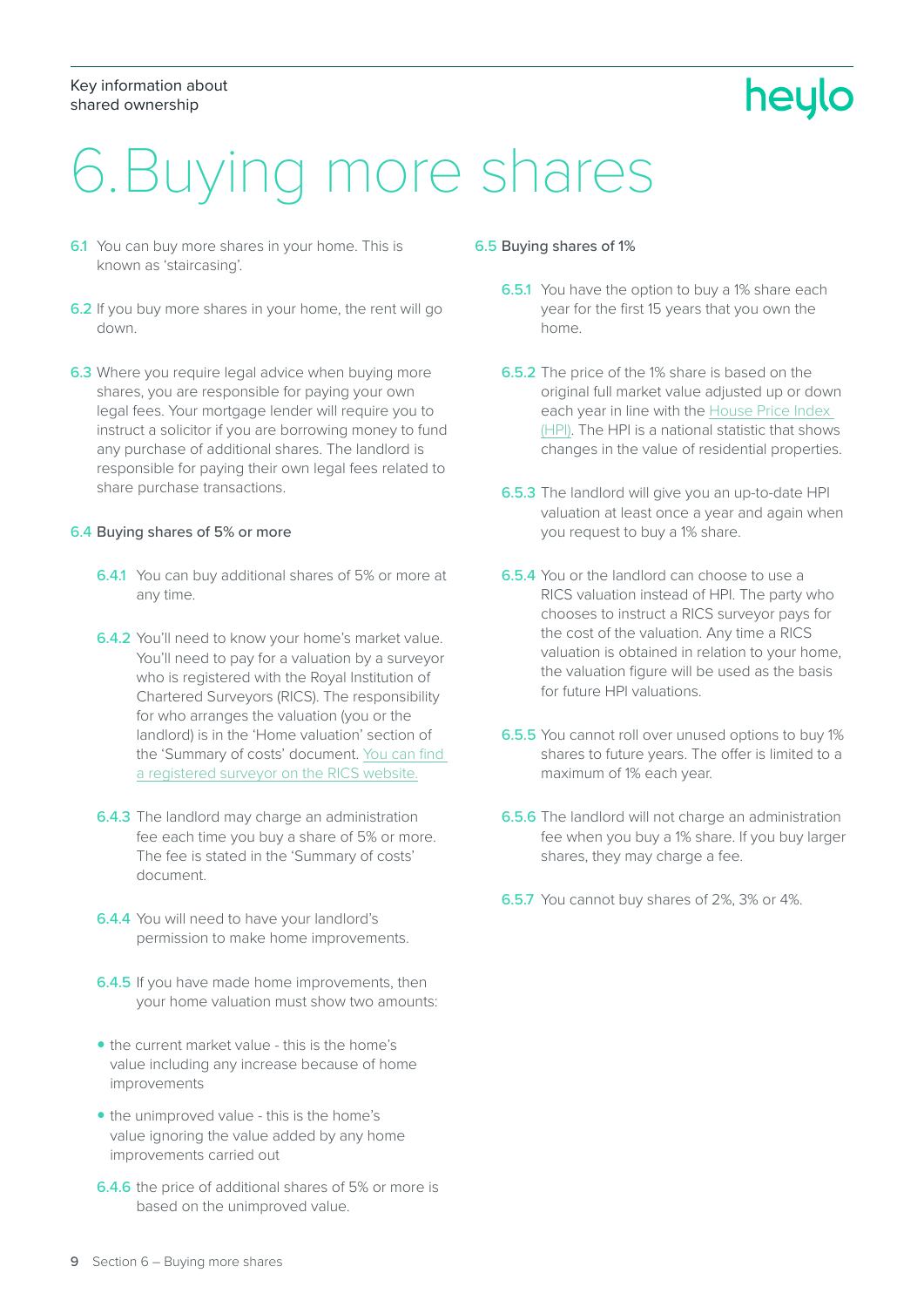### heylo

## 7. Selling your home

### 7.1 You can sell your home at any time.

- 7.2 If you do not own 100% of your home, you must inform your landlord when you intend to sell your share.
- 7.3 If you do own 100% of your home, you can sell it on the open market. For example, through an estate agent.

### 7.4 Landlord's first option to buy

- 7.4.1 When you give the landlord notice that you intend to sell your share in your home, the landlord has 'first option to buy'. This means the landlord has a period of time to find a buyer. The period is specified in the 'Key information about the home' document. (The landlord may offer to buy back your share, but only in exceptional circumstances and if they have funds available.)
- 7.4.2 If the landlord does not find a buyer within the specified period, you can sell your share yourself on the open market. For example, through an estate agent.
- 7.4.3 There are certain limited circumstances where the landlord's first option to buy does not apply. These include the death of a leaseholder or if a court order requires you to transfer your ownership. You should ask your solicitor if you think these circumstances may apply.
- 7.4.4 The landlord's first option to buy also does not apply once you own 100% of your home.
- 7.4.5 7.4.4 If your landlord finds a buyer during their period of first option to buy, the price will be no more than the current market value of your share of the home based on a RICS valuation.

### 7.5 Selling fees and costs

- 7.5.1 The landlord may charge you a fee when you sell your home. The cost is stated in the 'Summary of costs' document.
- 7.5.2 You are responsible for seeking legal advice when you sell your home. You will need to pay your legal fees.

### 7.6 Valuations

- 7.6.1 The sale price of your home is based on an RICS valuation.
- 7.6.2 For information on who is responsible for arranging and paying for the RICS valuation, see the 'Summary of costs' document.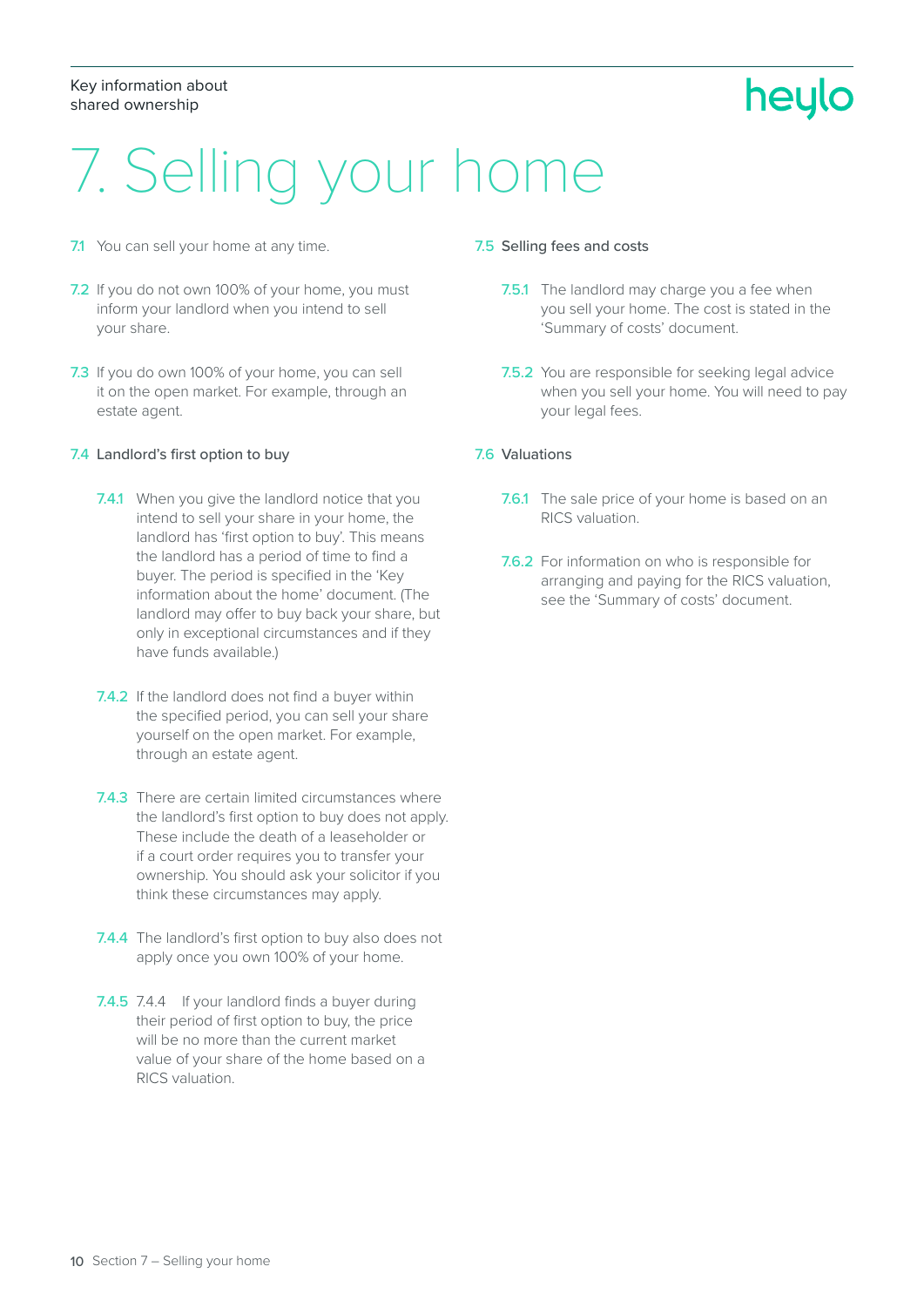### heylo

## Useful links

- Service charges and other expenses (GOV.UK) [https://www.gov.uk/leasehold-property/service-charges-and-other-expenses](https://www.gov.uk/leasehold-property/service-charges-and-other-expenses
)
- Service charges and other issues (Leasehold Advisory Service) [https://www.lease-advice.org/advice-guide/service-charges-other-issues/](https://www.lease-advice.org/advice-guide/service-charges-other-issues/ 
)
- A guide to mortgage fees and costs (Money Advice Service) [https://www.moneyadviceservice.org.uk/en/articles/mortgage-related-fees-and-costs-at-a-glance](https://www.moneyadviceservice.org.uk/en/articles/mortgage-related-fees-and-costs-at-a-glance
)

• UK House Price Index (Land Registry) [https://landregistry.data.gov.uk/app/ukhpi](https://landregistry.data.gov.uk/app/ukhpi
)

• Retail Prices Index percentage change over 12 month (Office for National Statistics) <https://www.ons.gov.uk/economy/inflationandpriceindices/timeseries/czbh/mm23>